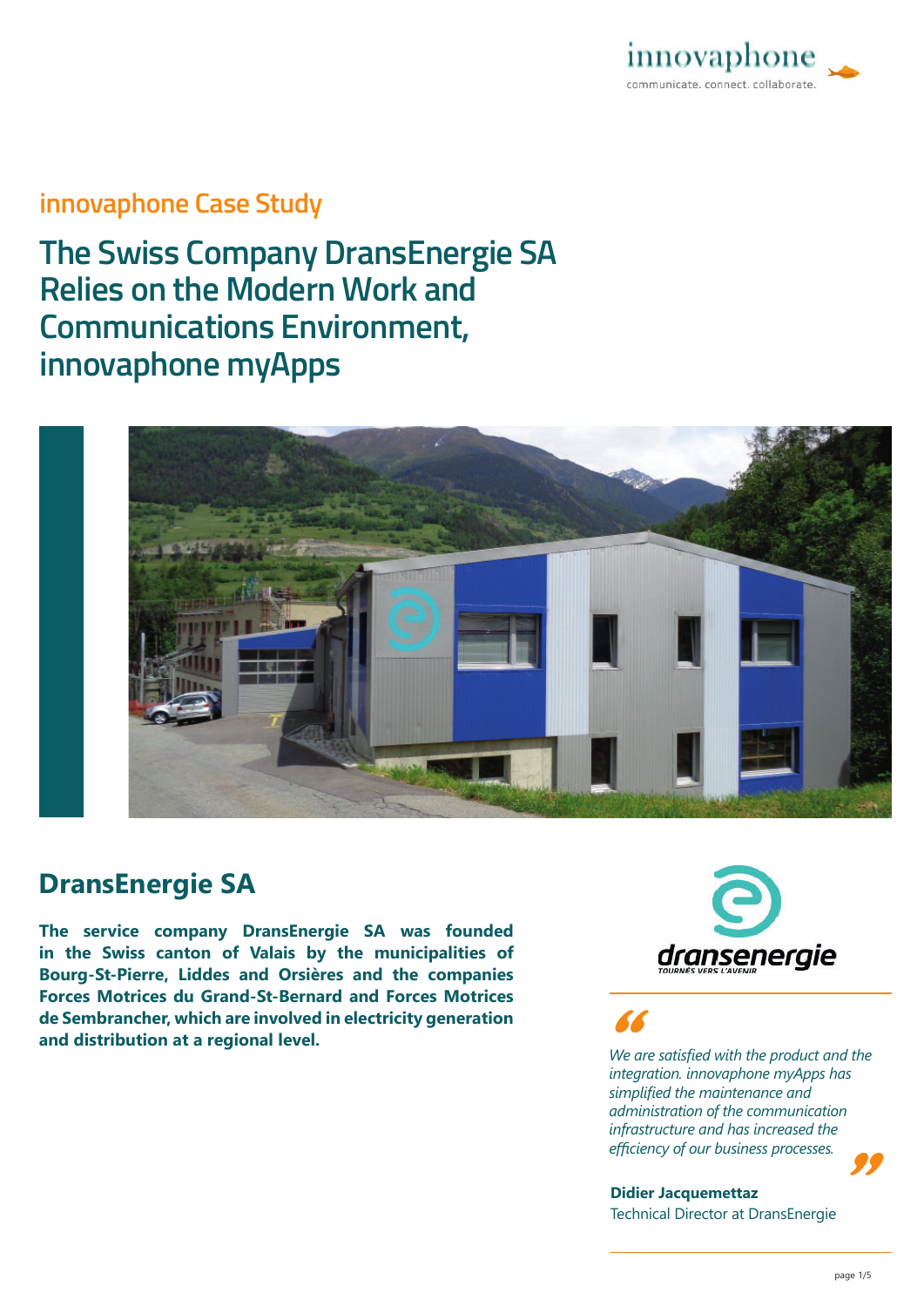# **A Flexible and Secure Solution for the Mobile Workforce**

DransEnergie SA operates the hydroelectric power plant on the Dranse d'Entremont and Dranse de Ferret rivers, the on-site electrical services and provides various services to private customers, companies and public authorities in the fields of electromechanics and renewable energies including solar energy. As a result of ISDN being phased out in Switzerland and of demands in terms of mobility and flexibility increasing, DransEnergie has converted its infrastructure to the state-of-the-art, fully IP-based work and communications environment innovaphone myApps.

## **The Initial Situation: An Outdated Solution that could not Meet the Increased Mobility Requirements**

DransEnergie sees itself as a local partner company that promotes "sustainable development using renewable energy" through state-of-the-art global services in the fields of water, energy, electromechanics and technology. With a total of 50 employees, apprentices and trainees, the Valais-based company offers competitive technical and administrative services adapted to the needs of its shareholder partners and customers. The company's various sites - an administration building, three hydroelectric power plants and a dam - were equipped with outdated, heterogeneous systems that no longer met the increased mobility requirements of employees in the power generation and distribution departments, electromechanical workshops and engineering department.

The company Swisscom, one of the leading operators in Switzerland, had been in turn commissioned to provide the telephone services, including programming and maintenance of the telephone system. Since the contract with Swisscom had expired and the ISDN network phase-out was imminent, DransEnergie was looking for other providers on the market which provide an end-to-end IP-based solution in order to invest in a future-proof, state-ofthe-art communications system. "The obsolescence and heterogeneity of our communications infrastructure required a complete reorientation towards a homogeneous, more IT-intensive system that would allow better integration of business applications, especially mobile applications. Our engineers and technicians travel a lot to operate our hydropower plants and our dams. They need reliable and efficient communication tools for their work. Therefore, the requirements in our specifications also stated that the future solution should be flexible and secure and should allow mobile workers to be integrated in the

#### **The Customer- DransEnergie SA**

**The Swiss company DransEnergie SA** 

■ Several branches: central administration building, three hydroelectric power plants and a dam



Administration building

### **The Challenge**

- Transition to VoIP due to ISDN phase out
- A homogenous, reliable and secure solution
- **■** Integration of mobile workers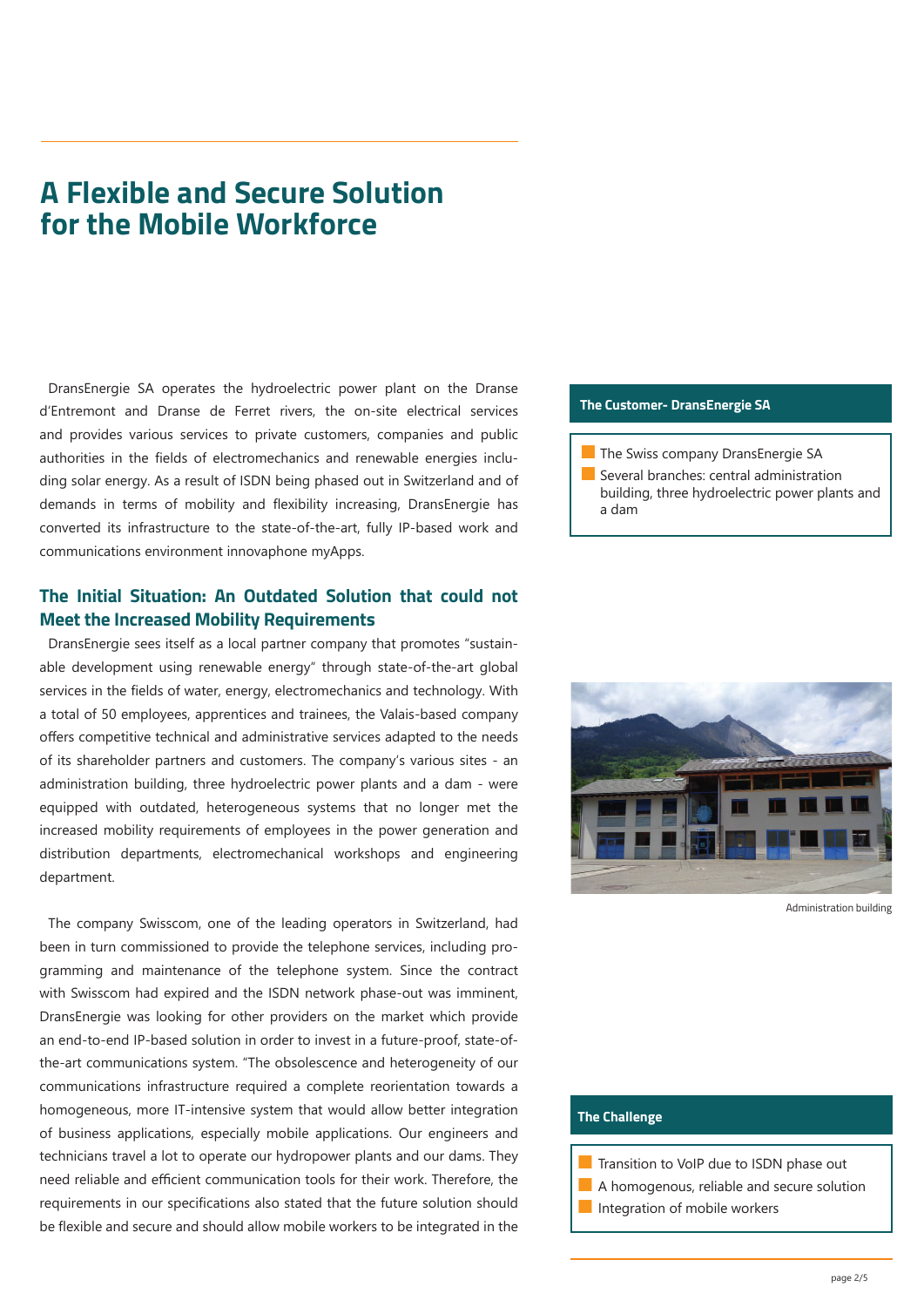communication system. These were the criteria on which we based our selection and which led us to opt for the innovaphone solution", explains Didier Jacquemettaz, technical director at DransEnergie.

## **Installation in Several Steps: first V12, then V13 with innovaphone myApps**

The sites were inter-connected by installing an innovaphone PBX which was set up as an innovaphone Virtual Appliance (IPVA), i.e. as a virtual communication platform. This made it possible to ensure all users in the various branches could be managed centrally. The management and the finance and planning department in the company's administration building were equipped with 21 innovaphone IP222 IP telephones. In the FGB, FMO and FMS hydroelectric power plants and at the Toules dam, around 30 type IP112 IP telephones were installed. In addition to their modern design, they are particularly user-friendly and intuitive to use and offer a wide range of UC applications. The hardware infrastructure is supplemented by innovaphone IP29-8 analog adapters with 8 analog interfaces which are used to integrate numerous analog alarm systems and other analog devices in the hydro power plants.

## **innovaphone myApps for Administrators Facilitates System Administration**

The innovaphone solution was installed within a period of six months, from the technical feasibility study over the introduction of V12 in the first stage to the final upgrade to V13 in summer 2019. In fact, version V12 was in use until the beginning of 2019 to bridge the time until V13 was to be introduced during 2019. With the introduction of V13, numerous new functionalities were brought to the collaborative myApps platform. "The V12 version was installed without the integration of a CTI solution in order not to unnecessarily confront our employees with different systems. The upgrade to V13 took place during the summer. As a result, we discovered the solution had additional strengths, such as the modernity of the applications, the automated backup and automatic updates of the PBX as well as the fact that all maintenance tools are integrated into one application," continues Didier Jacquemettaz. Although already very powerful and efficient, the innovaphone PBX has gained even more speed, simplicity and convenience in terms of installation and configuration with the introduction of the V13 version. The collaborative myApps platform provides administrators with a variety of management applications. With the Devices app, they can set up all innovaphone devices and access the extended administrator interface of the hardware. The "PBX Manager" app allows telephone applications such as queue management or call distribution to be configured. The "User Admin" app makes it easy to add, delete or edit user accounts. The entire administration takes place from a central user interface, even remotely, without the administrator having to be on site. Another plus: myApps works the same way on any platform and the responsive design can be used on any screen type and size.

## **The Solution**

- IPVA: virtualized innovaphone PBX
- Approx. 20 innovaphone IP222 IP phones & approx. 30 innovaphone IP112 IP phones
- The work and communication solution innovaphone myApps with apps for working, communicating and administration



innovaphone myApps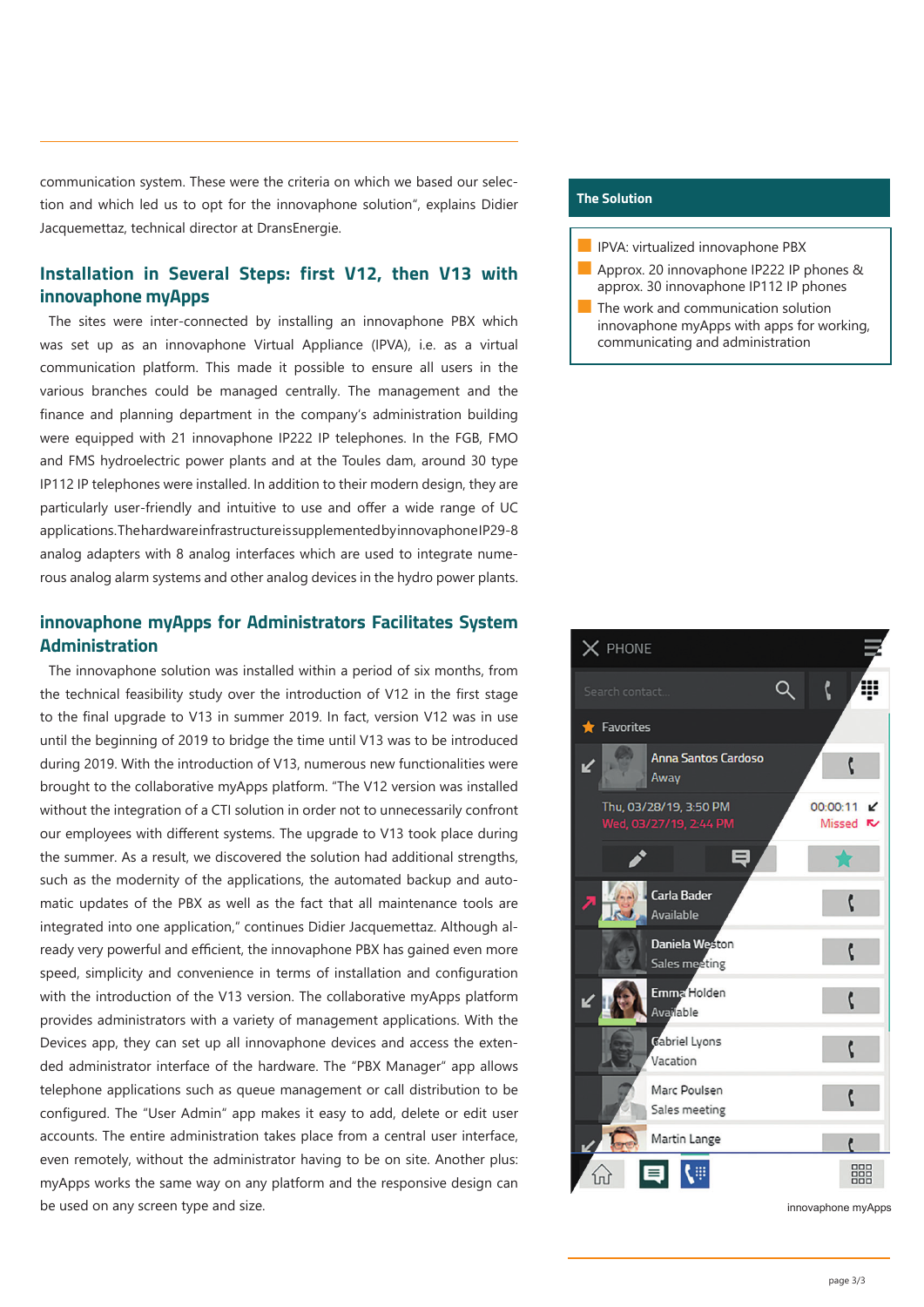### **Work Securely – Anywhere, Anytime and on Any Device**

With version V13 and the work and communications environment myApps, DransEnergie now has a comprehensive solution with apps for working, apps for communicating and apps for administrators. The numerous IP telephone functionalities, the all-in-one unified communications solution and the myApps platform make the innovaphone PBX a versatile, powerful and compact overall system. All UC functions of the innovaphone client myApps can easily be accessed from anywhere: innovaphone apps for iOS and Android convert smartphones and tablets to innovaphone end devices in no time at all. The mobile users of the Valais-based company can now be reached on their smartphones while on the go and have access to the company PBX and all necessary Unified Communications applications, such as their colleagues' Presence information, video telephony, application sharing, video conferences, company contacts, favorites lists, chat, etc. This means that communication is perfectly integrated into work processes and is not only very fast and effective, but also very user-friendly – regardless of where, when or with which device. The security aspect was not neglected either - on the contrary, innovaphone guarantees maximum security with its integrated security mechanisms Reverse Proxy and Session Border Controller (SBC). These provide effective and reliable protection for the innovaphone PBX against attacks from the Internet and secure the connection to the operator.

### **innovaphone myApps - a Long-Term Investment**

The customized tools from innovaphone myApps have improved efficiency and cooperation at DransEnergie. For example, thanks to the Presence information in the Favorite Contacts, employees always know exactly when and how they can reach the person they want to call.

Didier Jacquemettaz is satisfied with the new innovaphone system and emphasizes how important it is to consider mobility when choosing a solution: "We are satisfied with the product and the integration. innovaphone myApps has simplified the maintenance and administration of the communication infrastructure and increased the efficiency of our business processes. Our mobile employees can now be reached wherever they are and have access to all necessary UC applications. We are well positioned for the workplace of the future with the innovative innovaphone myApps solution and are convinced that we have invested in a long-term solution".



#### **Benefits for the Customer**

- Sustainable investment thanks to state-of-theart technology
- $\blacksquare$  The workplace of the future with innovaphone myApps on all devices
- Integration of branches and mobile workers
- Easier maintenance and administration
- Optimized work processes